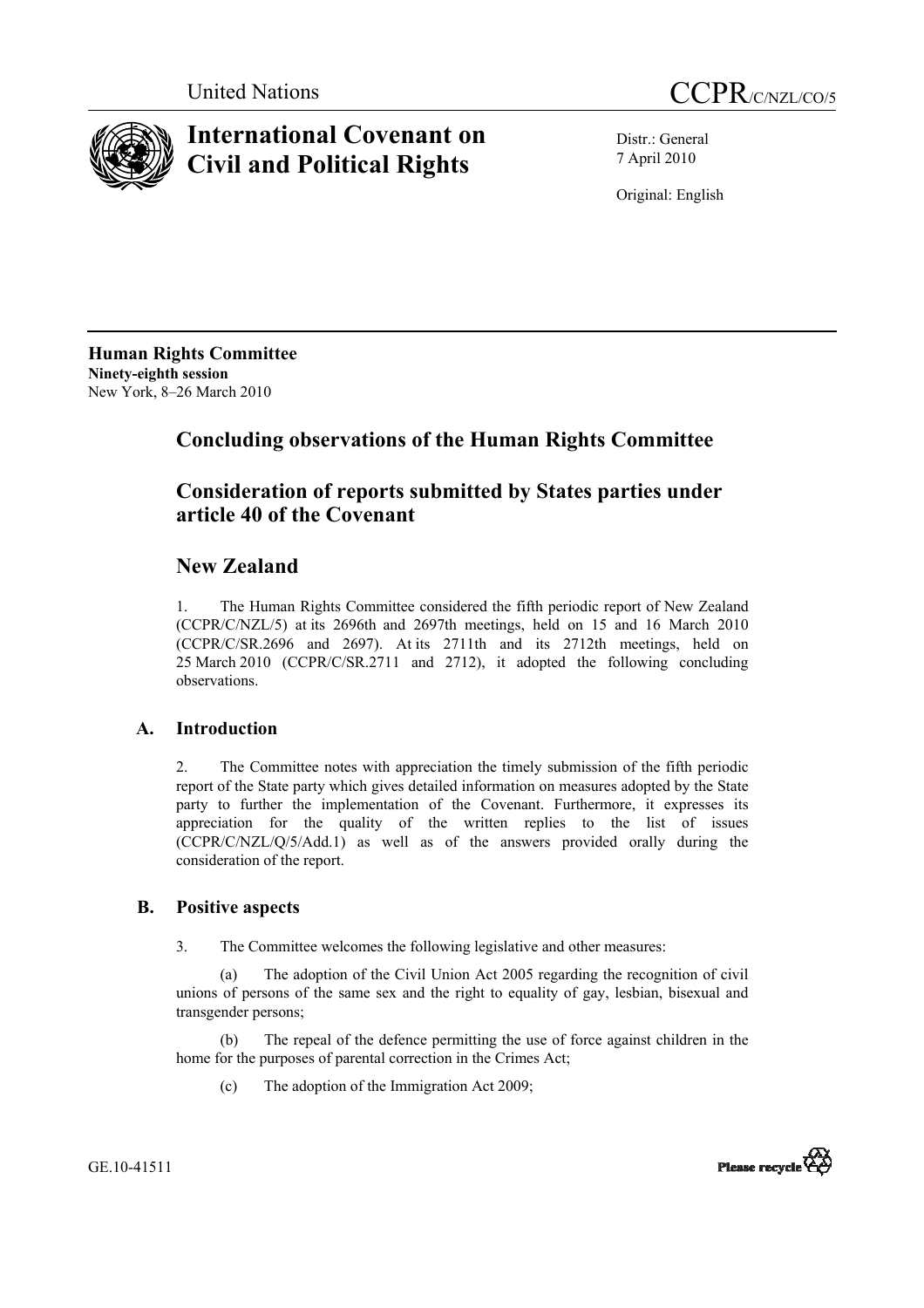(d) The ratification of international human rights treaties, including the International Convention on the Rights of Persons with Disabilities and the Optional Protocol to the Convention against torture and other cruel, inhuman or degrading treatment or punishment.

4. The Committee welcomes the contribution of the New Zealand Human Rights Commission and non-governmental organizations to its work.

#### **C. Principal subjects of concern and recommendations**

5. The Committee welcomes the State party's indication that it is currently amending its regulations on detention so as to permit the withdrawal of its reservation to article 10, paragraphs 2 (b) and 3, of the Covenant. The Committee further notes the intention of the State party to maintain its other reservations.

#### **The State party should proceed to withdraw its reservations to article 10, paragraphs 2 (b) and 3, and consider withdrawing all its other reservations to the Covenant.**

6. The Committee welcomes the adoption of a national action plan for human rights 2005-2010 by the New Zealand Human Rights Commission and notes the delegation's statement that all Government agencies are asked to take the action plan into consideration when developing their policies and programs, but is concerned that the State party has not formally endorsed such a plan as Government policy. (art. 2)

#### **The State party should engage in the development and the official adoption, as government policy, of a national human rights action plan 2010-2015.**

7. The Committee reiterates its concern that the Bill of Rights Act 1990 (BORA) does not reflect all Covenant rights. It also remains concerned that the Bill of Rights does not take precedence over ordinary law, despite the 2002 recommendation of the Committee in this regard. Furthermore, it remains concerned that laws adversely affecting the protection of human rights have been enacted in the State party, notwithstanding that they have been acknowledged by the Attorney-General as being inconsistent with the BORA. (art. 2)

#### **The State party should enact legislation giving full effect to all Covenant rights and provide victims with access to effective remedies within the domestic legal system. It should also strengthen the current mechanisms to ensure compatibility of domestic law with the Covenant.**

8. While welcoming the decision of the State party to undertake a case-flow analysis of the Family Court with a view to reducing delays in issuing decisions following the views adopted in Communication No. 1368/2005 (CCPR/C/89/D/1368/2005/Rev.1), the Committee is concerned that the authors of the case have not yet received reparation. (art. 2)

**The State party should give full effect to all views on individual communications adopted by the Committee, in order to comply with article 2, paragraph 3, of the Covenant which guarantees the right of a victim of a human rights violation to an effective remedy and reparation when there has been a violation of the Covenant.** 

9. The Committee is concerned about the low representation of women in high-level and managerial positions and on boards of private enterprises. (arts. 2, 3, 25 and 26).

**In light of the Committee's general comment No. 28 (2000) on article 3 (the equality of rights between men and women), the State party should seek ways to further encourage the participation of women in high-level and managerial**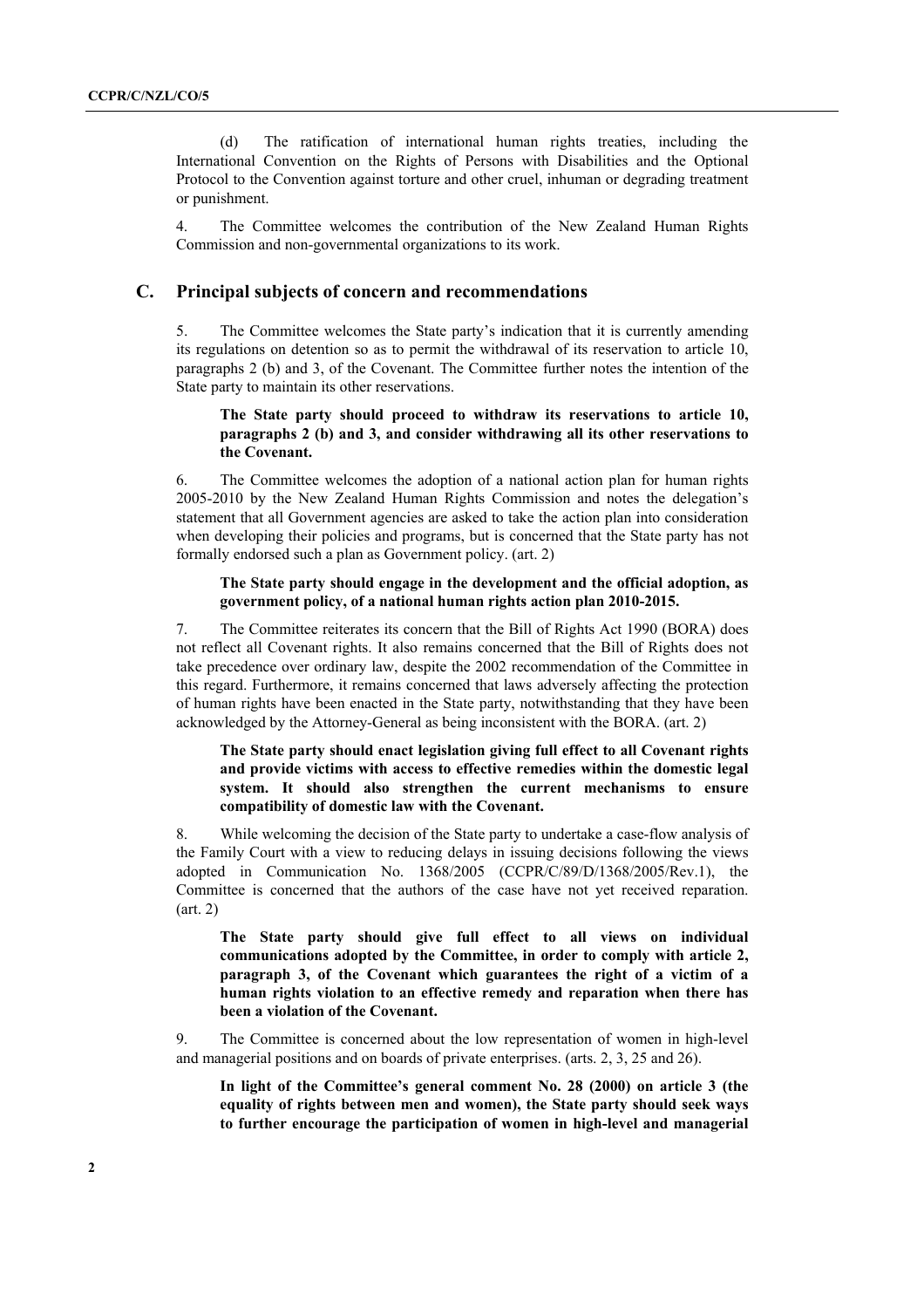#### **positions and on boards of private enterprises through enhanced cooperation and dialogue with partners in the private sector.**

10. While noting the assurances of the State party that electro-muscular disruption devices (EMDs) "TASERs" are only to be used by trained law enforcement officers and in situations in which such use is warranted by clear and strict guidelines, the Committee is concerned that the use of such weapons may lead to severe pain, including life-threatening injuries. (arts. 6 and 7)

**The State party should consider relinquishing the use of electro-muscular disruption devices (EMDs) "TASERs". While such weapons remain in use, it should intensify its efforts to ensure that its guidelines, which restrict their use to situations where greater or lethal force would be justified, are adhered to by law enforcement officers at all times. The State party should continue carrying out research on the effects of the use such weapons.** 

11. While noting the steps taken by the State party to address the risk of human rights violations in relation with the Corrections (Contract Management of Prisons) Amendment Bill 2009, the Committee reiterates its concern at the privatization of prison management. It remains concerned as to whether such privatization in an area where the State party is responsible for the protection of human rights of persons deprived of their liberty effectively meets the obligations of the State party under the Covenant and its accountability for any violations, irrespective of the safeguards in place. (arts. 2 and 10)

**The State party should ensure that all persons deprived of their liberty are guaranteed all rights enshrined in the Covenant. In particular, all measures of privatization of prison management should continue to be closely monitored with a view to ensuring that under no circumstances can the State party's responsibility for guaranteeing to all persons deprived of their liberty all Covenant rights, in particular those under article 10, be impeded.** 

12. While noting the delegation's acknowledgement, the Committee notes with concern the disproportionately high incarceration rate of Māori, in particular Māori women. It is also concerned that the proportion of Māori among persons accused of a crime as well as among victims of a crime is substantially higher than their proportion within the general population, which points to underlying social causes and raises concerns regarding the possibility of discrimination in the administration of justice. (arts. 2, 10 and 14)

**The State party should strengthen its efforts to reduce the over-representation of Māori, in particular Māori women, in prisons and continue addressing the root causes of this phenomenon. The State party should also increase its efforts to prevent discrimination against Māori in the administration of justice. Law enforcement officials and the judiciary should receive adequate human rights training, in particular on the principle of equality and non-discrimination.** 

13. While noting the obligations imposed under Security Council resolution 1373 (2001), the Committee expresses concern at the compatibility of some provisions of the Terrorism Suppression Amendment Act 2007 with the Covenant. It is particularly concerned at the designation procedures of groups or individuals as terrorist entities and at the lack of a provision in the Act to challenge these designations, which are incompatible with article 14 of the Covenant. The Committee is also concerned about the introduction of a new section allowing courts to receive or hear classified security information against groups or individuals designated as terrorist entities in their absence. (arts. 2, 14 and 26)

**The State party should ensure that its counter-terrorism legislation is in full conformity with the Covenant. In particular, it should take steps to ensure that the measures taken to implement Security Council resolution 1267 (1999) as**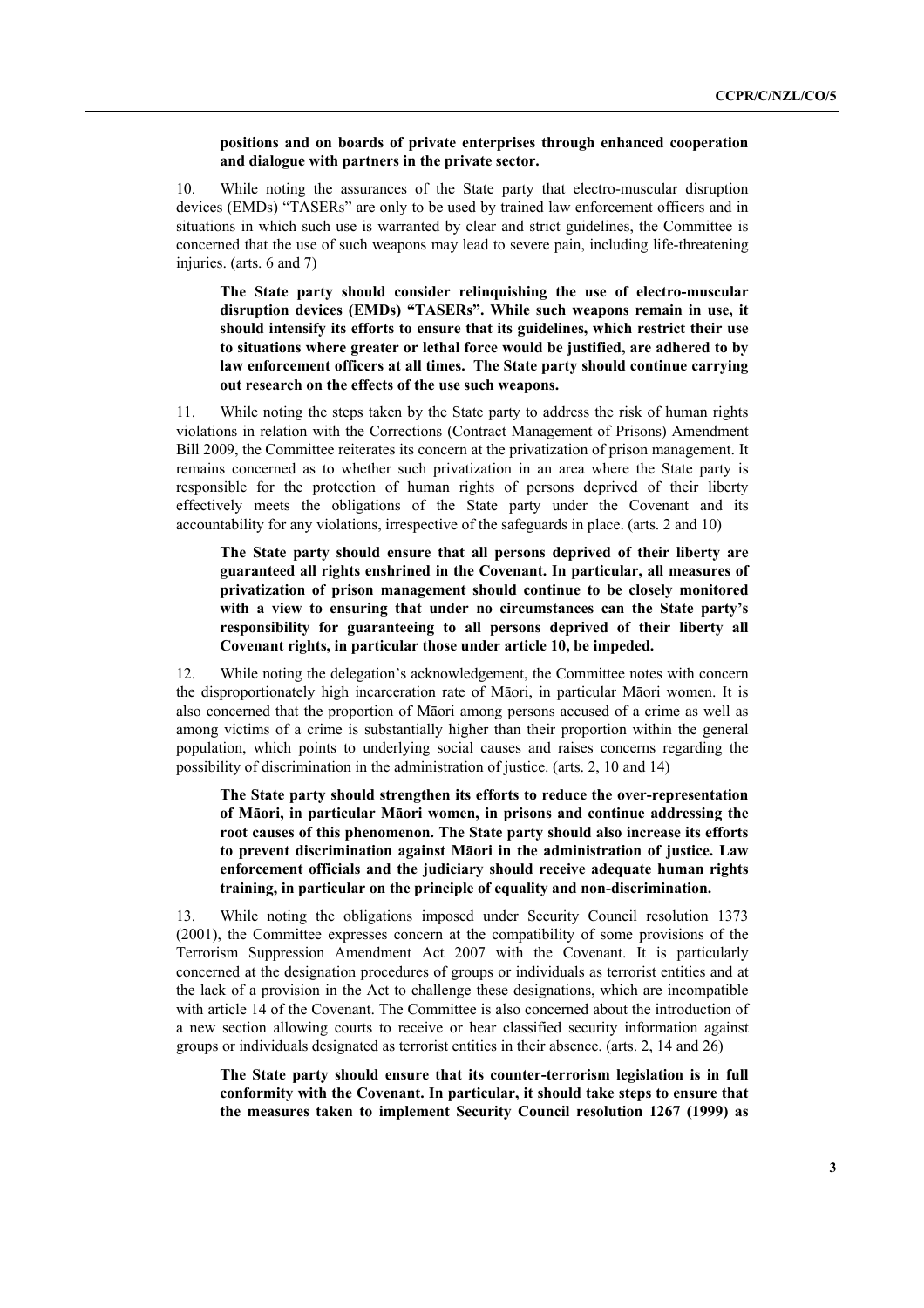#### **well as the national designation procedures for terrorist groups fully comply with all the legal safeguards enshrined in article 14 of the Covenant.**

14. While acknowledging the delegation's explanations, the Committee regrets the lack of information concerning the proceedings with regard to so-called Operation 8 (antiterrorism raids carried out on 15 October 2007), which allegedly involved excessive use of force against Māori communities. It also notes with concern that the trials of the suspects arrested during this operation will only begin in 2011. (arts. 2, 7, 14 and 26)

**The State party should ensure that the Terrorism Suppression Amendment Act is not applied in a discriminatory manner and does not lead to excessive use of force against suspects, in light of the need to balance the preservation of public security and the enjoyment of individual rights. It should also provide the Committee in its next periodic report with detailed information on the results of any investigation, prosecution and disciplinary measures taken vis-à-vis law enforcement officials in connection with the alleged human rights violations perpetrated, in particular cases of excessive use of force, in the context of Operation 8. Furthermore, the State party should ensure that the trials of those arrested in the context of Operation 8 are held within a reasonable timeframe.** 

15. While the Committee welcomes the measures adopted concerning trafficking in human beings, the Committee is concerned that to date, the State party has failed to identify any case of trafficking. (art. 8)

**The State party should intensify its efforts to identify victims of trafficking and ensure the systematic collection of data on trafficking flows to and in transit through its territory. Training for police officers, border guards, judges, lawyers and other relevant personnel should be provided, in order to raise awareness of the sensitivity of the issue of trafficking and the rights of victims.** 

16. The Committee notes the State party's policy to use detention of asylum-seekers in very limited circumstances. Furthermore, it is concerned that the State party's policy of "safe third countries" permits the refusal to consider a claim for protection or refugee status on the basis that the person lodged, or could have lodged, a claim in another country, which may lead to breaches of the principle of non-refoulement. It is also concerned at reports that asylum-seekers and undocumented migrants are detained in correctional facilities together with convicted prisoners. (art. 13)

**The State party should:** 

**(a) Bring its legislation fully in line with the principle of nonrefoulement;** 

**(b) Ensure that no asylum-seeker or refugee is detained in correctional facilities and other places of detention together with convicted prisoners, and amend the Immigration Act accordingly;** 

**(c) Consider extending the mandate of the New Zealand Human Rights Commission so that it can receive complaints of human rights violations related to immigration laws, policies and practices and report on them.** 

17. The Committee is concerned that the finding of an infringement of the presumption of innocence in criminal legislation related to drug possession by the Supreme Court has not yet led to amendments of the relevant legislation. (arts. 9 and 14).

**In light of the Committee's general comment No. 32 (2007) on article 14 (Right to equality before courts and tribunals and to a fair trial), the State party should expedite the adoption of amendments to the Misuse of Drugs Act 1975,**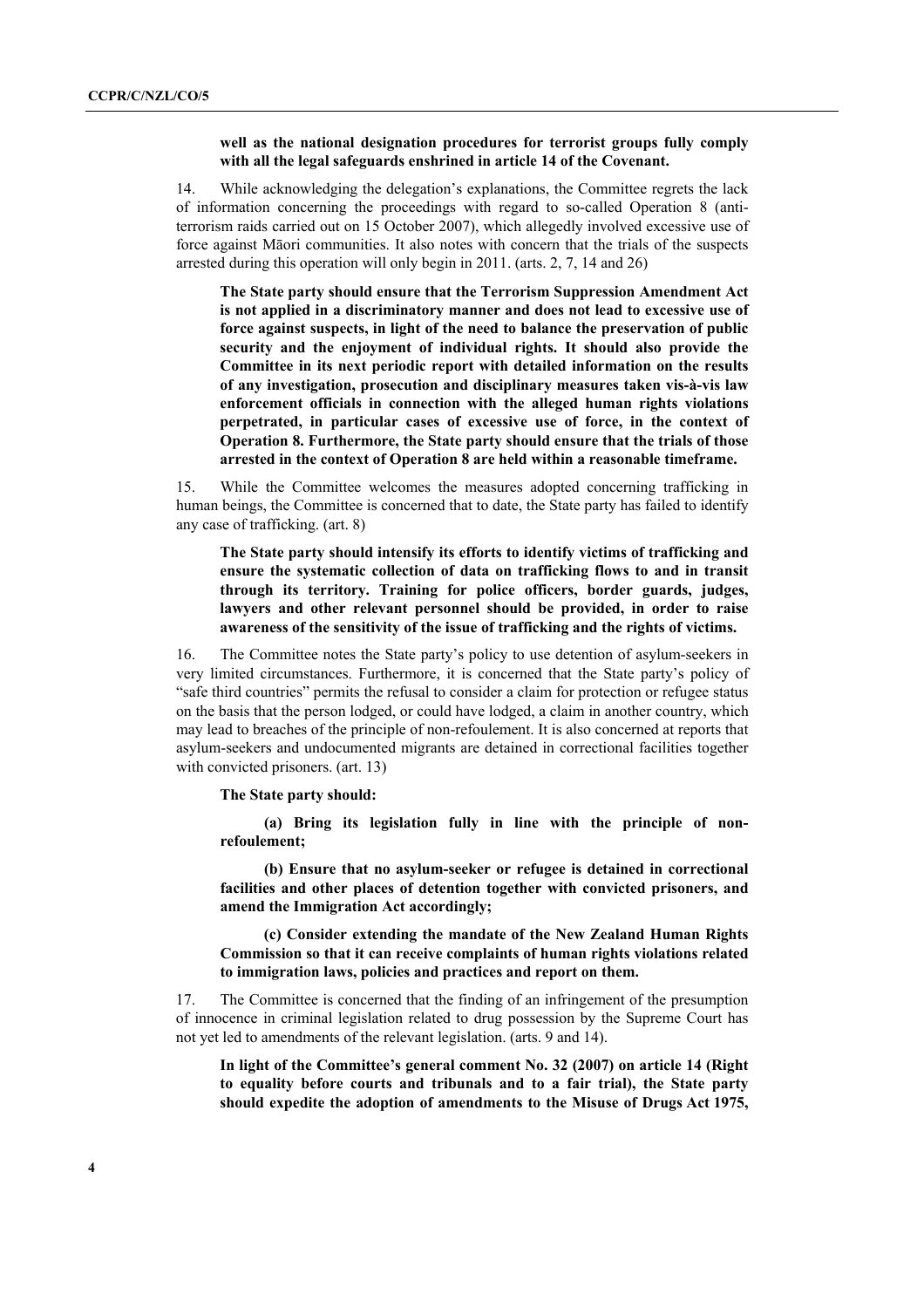#### **with a view to ensuring compatibility with articles 9 and 14 of the Covenant and ensuring the right to be presumed innocent.**

18. While welcoming the initiatives taken to protect children from abuse and noting the State party's acknowledgment of the need for addressing this issue, the Committee expresses concern at the incidence of child abuse in the State party. (arts. 7 and 24)

#### **The State party should further strengthen its efforts to combat child abuse by improving mechanisms for its early detection, encouraging reporting of suspected and actual abuse, and by ensuring that the relevant authorities take legal action against those involved in child abuse.**

19. While acknowledging the negotiation process initiated with regard to a review or possible repeal of the Foreshore and Seabed Act 2004, the Committee is concerned that the Act discriminates against the Māori, and extinguishes their customary title over the foreshore and seabed. (arts. 2, 26 and 27)

**The State party should increase its efforts for effective consultation of representatives of all Māori groups with regard to the current review of the Foreshore and Seabed Act 2004, with a view to amending or repealing it. In particular, the public consultation period should be sufficiently long so as to enable all Māori groups to have their views heard. Furthermore, in light of the Committee's general comment No. 23 (1994) on article 27 (the rights of minorities), special attention should be paid to the cultural and religious significance of access to the foreshore and seabed for the Māori.** 

20. The Committee welcomes the initiative of the State party for constitutional reform which also aims at giving greater effect to the Treaty of Waitangi. It notes, however, that the Treaty is currently not a formal part of domestic law, which makes it difficult for Māori to invoke it before the courts. The Committee also welcomes the efforts of the State party to settle historical Treaty claims, but is concerned at reports that in one particular case, the State party put an end to consultations despite the claim of some Māori groups that the settlements did not adequately reflect original tribal ownership. (arts. 2, 26 and 27)

**The State party should continue its efforts to review the status of the Treaty of Waitangi within the domestic legal system, including the desirability to incorporate it into domestic law, in consultation with all Māori groups. Furthermore, the State party should ensure that the views expressed by different Māori groups during consultations in the context of the historical Treaty claims settlement process are duly taken into account.** 

21. The State party should widely disseminate the Covenant, the two Optional Protocols to the Covenant, the text of the fifth periodic report, the written responses it has provided in response to the list of issues drawn up by the Committee, and the present concluding observations so as to increase awareness among the judicial, legislative and administrative authorities, civil society and non-governmental organizations operating in the country, as well as the general public. The Committee also suggests that the report and the concluding observations be translated into the other official language of the State party.

22. In accordance with rule 71, paragraph 5, of the Committee's rules of procedure, the State party should provide, within one year, relevant information on its implementation of the Committee's recommendations made in paragraphs 12, 14 and 19.